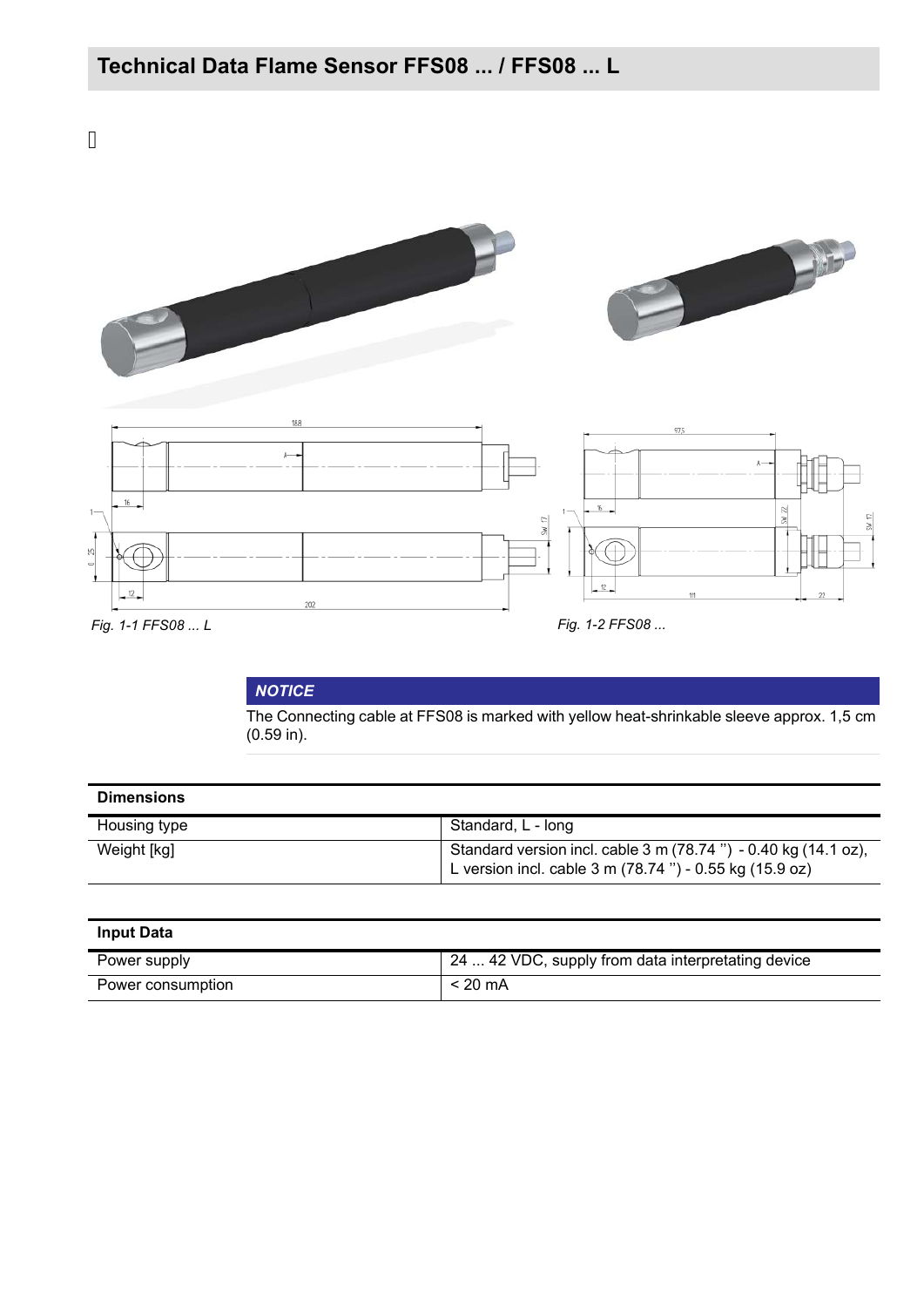| <b>Characteristics</b>        |                                        |  |
|-------------------------------|----------------------------------------|--|
| Operation valid with          | ETAMATIC, FA1, F152                    |  |
|                               | F150 (not approved)                    |  |
| Technically not suitable with | F250, F151                             |  |
| Compatible                    | FFS08 UV-  successor type of FFS06 UV- |  |
|                               | FFS08 IR-  successor type of FFS06 IR- |  |
| Viewing angle                 | UV - approx. $8^\circ$                 |  |
|                               | IR - approx. $60^\circ$                |  |
| Sensitivity min.              | <b>UV - 25 mVAC</b>                    |  |
|                               | $IR - 10$ mVAC                         |  |
| Spectral region               | 260  400 nm<br>$UV-1$                  |  |
|                               | UV-4<br>215  360 nm (replaces UV-2)    |  |
|                               | $IR-1$<br>1,200  2,800 nm              |  |
|                               | IR-1 T 1,200  2,800 nm                 |  |
|                               | IR-1 T/S2 1,200  2,800 nm              |  |

| <b>Environmental Conditions</b> |                                   |
|---------------------------------|-----------------------------------|
| Ambient temperature             | UV -20 °C  +65 °C (-4 °F  140 °F) |
|                                 | IR -20 °C  +60 °C (-4 °F  149 °F) |
| Protection class                | IP67                              |
| Level of protection             | Ш                                 |